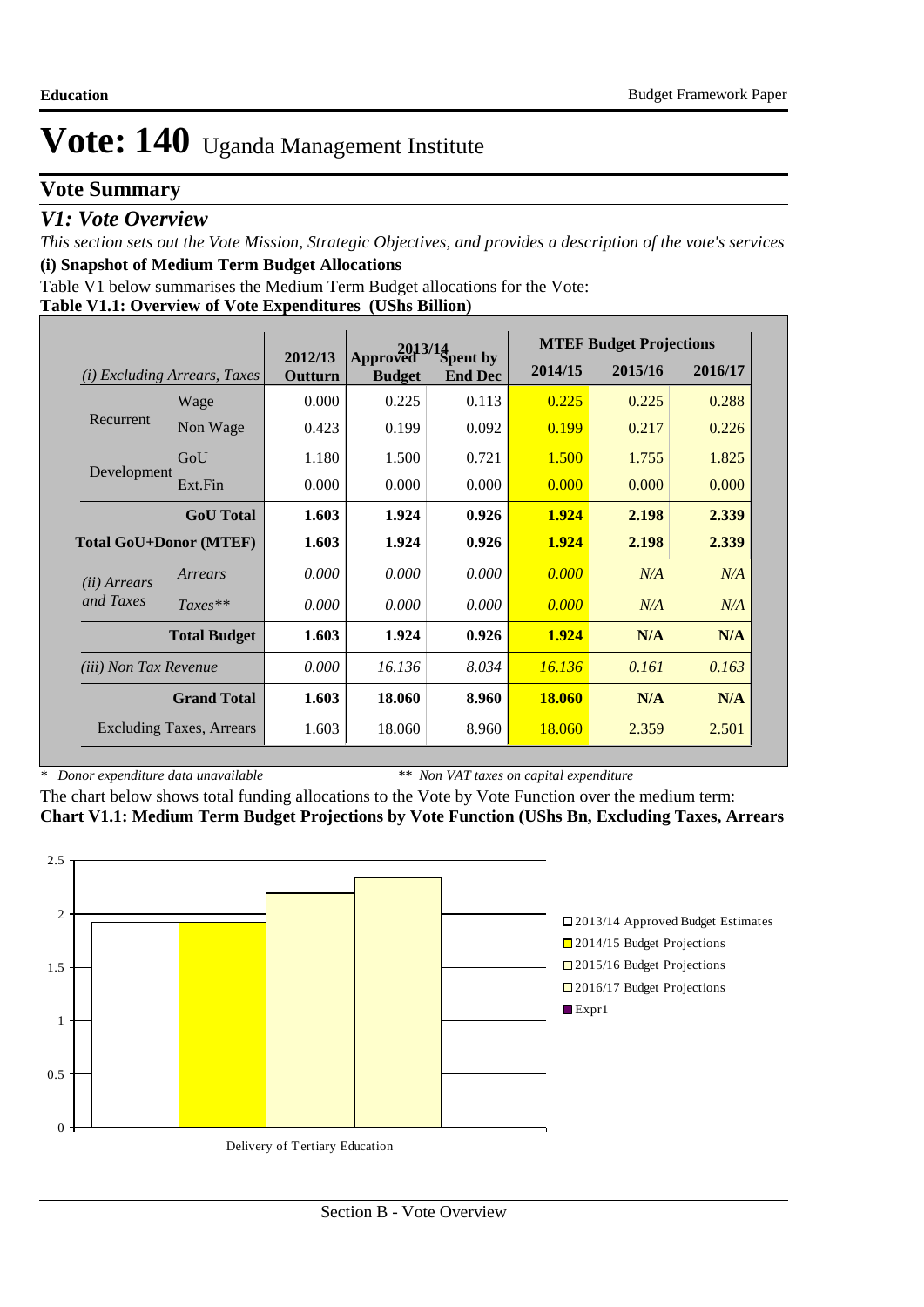## **Vote Summary**

### **(ii) Vote Mission Statement**

*To excel in developing sustainable management capacity* The Vote's Mission Statement is:

#### **(iii) Vote Outputs which Contribute to Priority Sector Outcomes**

The table below sets out the vote functions and outputs delivered by the vote which the sector considers as contributing most to priority sector outcomes.

| <b>Sector Outcome 1:</b>                                                   | <b>Sector Outcome 2:</b>                                                              | <b>Sector Outcome 3:</b>                                                              |  |  |
|----------------------------------------------------------------------------|---------------------------------------------------------------------------------------|---------------------------------------------------------------------------------------|--|--|
| <b>Improved quality and relevancy of</b><br><i>education at all levels</i> | <b>Improved</b> equitable access to education                                         | <b>Improved effectiveness and efficiency in</b><br>delivery of the education services |  |  |
| Vote Function: 07 51 Delivery of Tertiary Education                        |                                                                                       |                                                                                       |  |  |
| Outputs Contributing to Outcome 1:                                         | <b>Outputs Contributing to Outcome 2:</b>                                             | <b>Outputs Contributing to Outcome 3:</b>                                             |  |  |
| Outputs Provided                                                           | <b>Outputs Provided</b>                                                               | None                                                                                  |  |  |
| 075101 Teaching and Training                                               | 075103 Outreach                                                                       |                                                                                       |  |  |
|                                                                            | Capital Purchases                                                                     |                                                                                       |  |  |
|                                                                            | 075180 Construction and rehabilitation of<br>learning facilities (Universities)       |                                                                                       |  |  |
|                                                                            | 075181 Lecture Room construction and<br>rehabilitation (Universities)                 |                                                                                       |  |  |
|                                                                            | 075182 Construction and Rehabilitation of<br><b>Accomodation Facilities</b>           |                                                                                       |  |  |
|                                                                            | 075184 Campus based construction and<br>rehabilitation (walkways,<br>plumbing, other) |                                                                                       |  |  |

#### **Table V1.2: Sector Outcomes, Vote Functions and Key Outputs**

## *V2: Past Vote Performance and Medium Term Plans*

*This section describes past and future vote performance, in terms of key vote outputs and plans to address sector policy implementation issues.* 

#### **(i) Past and Future Planned Vote Outputs**

#### *2012/13 Performance*

In the FY 2010/11, 2,053 participants were registered on long courses and 825 on Short courses and two research projects were also handled. The institute also undertook a sensitization outreach on HIV/AIDS, child labour in Central region, disability identification and assessment in the community, sensitization counselling and guidance training.

#### *Preliminary 2013/14 Performance*

The Institute was able to meet training costs and paid all staff salaries and allowances. NTR was also used in paying utilities in support with Government releases.

### **Table V2.1: Past and 201/12 Key Vote Outputs\***

| <i>Vote, Vote Function</i><br><b>Key Output</b>    | <b>Approved Budget and</b><br><b>Planned outputs</b>                           | 2013/14<br><b>Spending and Outputs</b><br><b>Achieved by End Dec</b>                                      | 2014/15<br><b>Proposed Budget and</b><br><b>Planned Outputs</b>            |
|----------------------------------------------------|--------------------------------------------------------------------------------|-----------------------------------------------------------------------------------------------------------|----------------------------------------------------------------------------|
| Vote: 140 Uganda Management Institute              |                                                                                |                                                                                                           |                                                                            |
| Vote Function: 0751 Delivery of Tertiary Education |                                                                                |                                                                                                           |                                                                            |
| Output: 075101                                     | <b>Teaching and Training</b>                                                   |                                                                                                           |                                                                            |
| Description of Outputs:                            | To enroll 3,227 Participants on<br>Long Courses and 1,200 on<br>short courses. | 20 PHD students enrolled and<br>registered, 1,623 students<br>enrolled and registered on long<br>courses. | To enroll 5,500 participants on<br>long courses, 2,500 on short<br>courses |
| Performance Indicators:                            |                                                                                |                                                                                                           |                                                                            |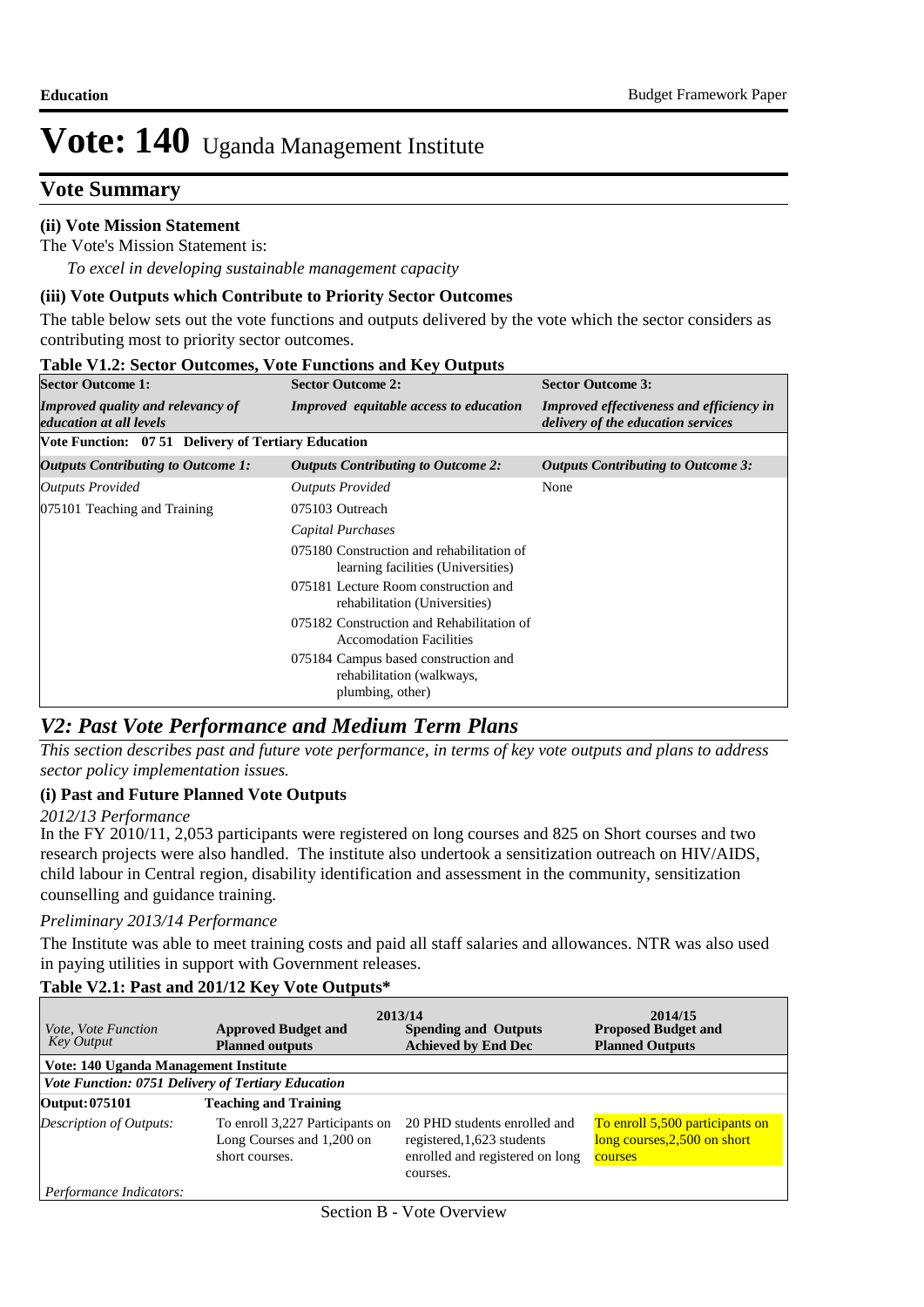## **Vote Summary**

| <i>Vote, Vote Function</i><br><b>Key Output</b> | <b>Approved Budget and</b><br><b>Planned outputs</b> | 2013/14 | <b>Spending and Outputs</b><br><b>Achieved by End Dec</b> |       | 2014/15<br><b>Proposed Budget and</b><br><b>Planned Outputs</b> |               |
|-------------------------------------------------|------------------------------------------------------|---------|-----------------------------------------------------------|-------|-----------------------------------------------------------------|---------------|
| No. students completing<br>courses              | 4.383                                                |         | 1.643                                                     |       | 4821                                                            |               |
| No. of participants enrolment 4,870             |                                                      |         | 1.643                                                     |       | 8000                                                            |               |
| Output Cost: UShs Bn:                           |                                                      | 8.590   | $UShs Bn$ :                                               | 0.036 | <b>UShs Bn:</b>                                                 | 5.000         |
| <b>Vote Function Cost</b>                       | <b>UShs Bn:</b>                                      |         | 18.060 UShs Bn:                                           |       | 0.926 <i>UShs Bn:</i>                                           | 18.060        |
| <b>Cost of Vote Services:</b>                   | UShs $B_n$ :                                         |         | $18.060$ UShs Bn:                                         |       | $0.926$ UShs Bn:                                                | <b>18.060</b> |

*\* Excluding Taxes and Arrears*

#### *2014/15 Planned Outputs*

-Projected Participant enrolment of 8,000 on both long and short courses. To passout about 5,850 graduates. To continue with the contruction of the new block and hostel revovation.Security to be strengthened, focus on implementing the approved structures, core business of research, training and consultancy. To continue focusing on the implementaion of the strategic plan 2013-2018.

#### **Table V2.2: Past and Medum Term Key Vote Output Indicators\***

|                                                                 |                    | 2013/14                 |                                     | <b>MTEF Projections</b> |         |         |
|-----------------------------------------------------------------|--------------------|-------------------------|-------------------------------------|-------------------------|---------|---------|
| <b>Vote Function Key Output</b><br><b>Indicators and Costs:</b> | 2012/13<br>Outturn | <b>Approved</b><br>Plan | <b>Outturn by</b><br><b>End Dec</b> | 2014/15                 | 2015/16 | 2016/17 |
| Vote: 140 Uganda Management Institute                           |                    |                         |                                     |                         |         |         |
| Vote Function:0751 Delivery of Tertiary Education               |                    |                         |                                     |                         |         |         |
| No. of participants enrolment                                   |                    | 4.870                   | 1,643                               | 8000                    | 5623    | 5332    |
| No. students completing courses                                 |                    | 4,383                   | 1,643                               | 4821                    | 5148    | 2233    |
| No. of computer rooms constructed                               |                    | 2                       |                                     | $\Omega$                |         |         |
| No. of computer rooms rehabilitated                             |                    | $\Omega$                | $\Omega$                            | $\Omega$                |         |         |
| No. of Libraries Constructed                                    |                    | $\Omega$                | $\Omega$                            | $\Omega$                |         |         |
| No. of Libraries Rehabilitated                                  |                    | $\mathbf{0}$            | $\Omega$                            | $\overline{0}$          |         |         |
| No. of Science blocks/Laboratories<br>constructed               |                    | $\Omega$                | $\Omega$                            | $\overline{0}$          |         |         |
| No. of Science blocks/Laboratories<br>rehabilitated             |                    | $\mathbf{0}$            | $\mathbf{0}$                        | $\overline{0}$          |         |         |
| No. of lecture rooms constructed                                |                    | 6                       |                                     | 6                       |         |         |
| No. of lecture rooms rehabilitated                              |                    | $\theta$                | $\Omega$                            | 6                       |         |         |
| No. of residential staff houses<br>constructed                  |                    | $\theta$                | $\mathbf{0}$                        | $\overline{0}$          |         |         |
| No. of residential staff houses<br>rehabilitated                |                    | $\overline{0}$          | $\mathbf{0}$                        | $\overline{0}$          |         |         |
| No. of student dormatories<br>constructed                       |                    | $\overline{0}$          | $\Omega$                            | $\overline{0}$          |         |         |
| No. of student dormatories<br>rehabilitated                     |                    | $\overline{2}$          | $\mathbf{0}$                        | $\overline{2}$          |         |         |
| No. of campus based infrastructure<br>developments undertaken   |                    |                         | $\overline{0}$                      | $\overline{0}$          |         |         |
| <b>Vote Function Cost (UShs bn)</b>                             | 1.603              | 18.060                  | 0.926                               | 18.060                  | 2.359   | 2.501   |
| <b>Cost of Vote Services (UShs Bn)</b>                          | 1.603              | 18.060                  | 0.926                               | 18.060                  | 2.359   | 2.501   |

#### *Medium Term Plans*

Align UMI activities as a university with its mandate/ status of "other degree awarding ". Renovate hostel, perimeter fence, infrastructure for satelite centres, construct a 5 floor building and new car park as aper estates master plan. Procure a student information system and to develop the estates master plan for provision of classroom space and office space,strengthen on the cesurity system at main campus and all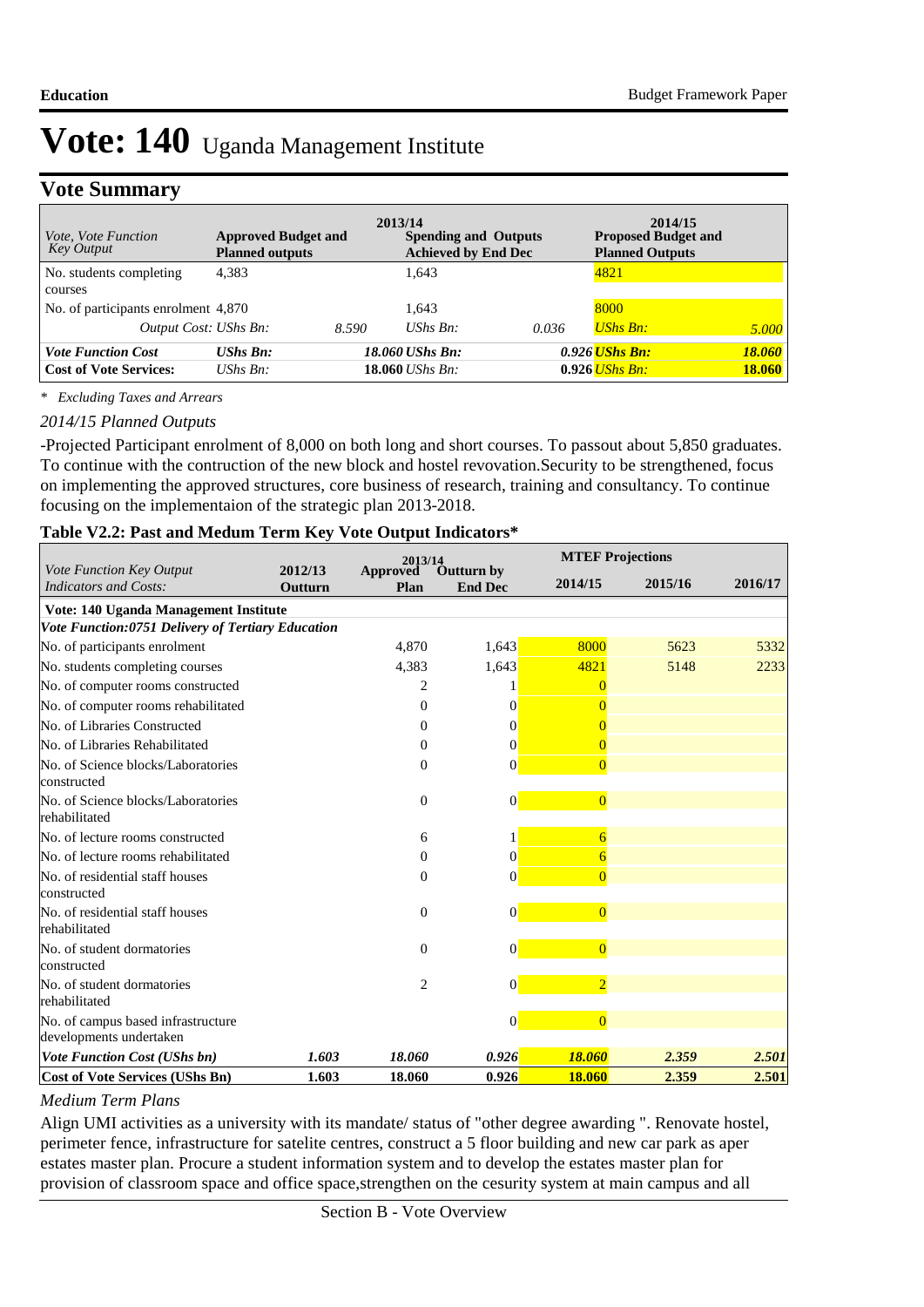### **Vote Summary**

centres.

#### **(ii) Efficiency of Vote Budget Allocations**

Ensuring timely reporting,auditing of all institutes activities,monitoring and evaluation of all Institutes activities,quality assurances of all Institutes projects.Continue with motivation of the Institutes employees.say through sponsoring them to do various courses,and any other motivational ways.

#### **Table V2.3: Allocations to Key Sector and Service Delivery Outputs over the Medium Term**

|                                 | $(i)$ Allocation (Shs Bn) |                                 |     |     | $(ii)$ % Vote Budget |                   |                                 |                   |
|---------------------------------|---------------------------|---------------------------------|-----|-----|----------------------|-------------------|---------------------------------|-------------------|
| <b>Billion Uganda Shillings</b> |                           | 2013/14 2014/15 2015/16 2016/17 |     |     |                      |                   | 2013/14 2014/15 2015/16 2016/17 |                   |
| Key Sector                      | 8.6                       | 5.0                             | 1.1 | 1.1 |                      | $47.6\%$ 27.7%    |                                 | $45.0\%$ $42.4\%$ |
| Service Delivery                | 8.6                       | 5.0                             |     |     |                      | $47.6\%$ $27.7\%$ |                                 | $45.0\%$ $42.4\%$ |

Production of quality students ready to compete in the outside world,continue with the construction of Work in progress.

#### **Table V2.4: Key Unit Costs of Services Provided and Services Funded (Shs '000)**

| <b>Unit Cost</b><br><b>Description</b>                                                                | Actual<br>2012/13 | <b>Planned</b><br>2013/14 | Actual<br>by Sept | <b>Proposed</b><br>2014/15 | <b>Costing Assumptions and Reasons for</b><br>any Changes and Variations from Plan                                                                                                                |
|-------------------------------------------------------------------------------------------------------|-------------------|---------------------------|-------------------|----------------------------|---------------------------------------------------------------------------------------------------------------------------------------------------------------------------------------------------|
|                                                                                                       |                   |                           |                   |                            |                                                                                                                                                                                                   |
| Vote Function:0751 Delivery of Tertiary Education                                                     |                   |                           |                   |                            |                                                                                                                                                                                                   |
| Average monthly cost<br>of teaching 1 student                                                         |                   | 276                       |                   |                            | -Teachers salaries, Classroom overhead<br>costs, Teaching aids and scholastic<br>materials, Library facilities, other direct<br>training costs, Canteen, security and<br>medical services.        |
| Average monthly cost<br>of staff costs and<br>payroll (Teaching and<br>Non teaching)                  |                   | 308,747                   | 308,747           | 450,000,000                | Basic salaries, other employee<br>allowances, NSSF, PAYE, gratuity<br>contributions, benefits, extra workload.                                                                                    |
| Average monthly cost<br>of administration<br>running of the Institute<br>and other overhead<br>costs. |                   | 59,915,097                | 80.939            | 213,519,250                | Electricity, Water, telephones, finance<br>costs, internet services, building repairs<br>and maintainance, motor vehicle running<br>costs, travel costs and related<br>allowances. Training costs |

#### **(iii) Vote Investment Plans**

GOU to fund Ushs 1.5 billion

#### **Table V2.5: Allocations to Capital Investment over the Medium Term**

|                                           | $(i)$ Allocation (Shs Bn) |             |                                 | $(ii)$ % Vote Budget |           |           |                                 |           |
|-------------------------------------------|---------------------------|-------------|---------------------------------|----------------------|-----------|-----------|---------------------------------|-----------|
| <b>Billion Uganda Shillings</b>           |                           |             | 2013/14 2014/15 2015/16 2016/17 |                      |           |           | 2013/14 2014/15 2015/16 2016/17 |           |
| Consumption Expendture (Outputs Provided) | 14.8                      | <b>18.1</b> | 1.6                             | $1.6^{\circ}$        | $81.9\%$  | $100.0\%$ | 69.7%                           | 65.7%     |
| Investment (Capital Purchases)            | 3.3                       | 0.0         | 0.7                             | 0.9                  | 18.1%     | $0.0\%$   | 30.3%                           | 34.3%     |
| <b>Grand Total</b>                        | 18.1                      | <b>18.1</b> | 2.4                             | 2.5                  | $100.0\%$ | $100.0\%$ | $100.0\%$                       | $100.0\%$ |

To construct classroom /office block and to renovate the hostels.

#### **Table V2.6: Major Capital Investments**

#### **(iv) Vote Actions to improve Priority Sector Outomes**

All actions will be implemended as per the Uganda Management 5 year strategic plan.

#### **Table V2.7: Priority Vote Actions to Improve Sector Performance**

| 2013/14 Planned Actions: | 2013/14 Actions by Sept: | 2014/15 Planned Actions: | <b>MT Strategy:</b> |  |
|--------------------------|--------------------------|--------------------------|---------------------|--|
| <b>Sector Outcome 0:</b> |                          |                          |                     |  |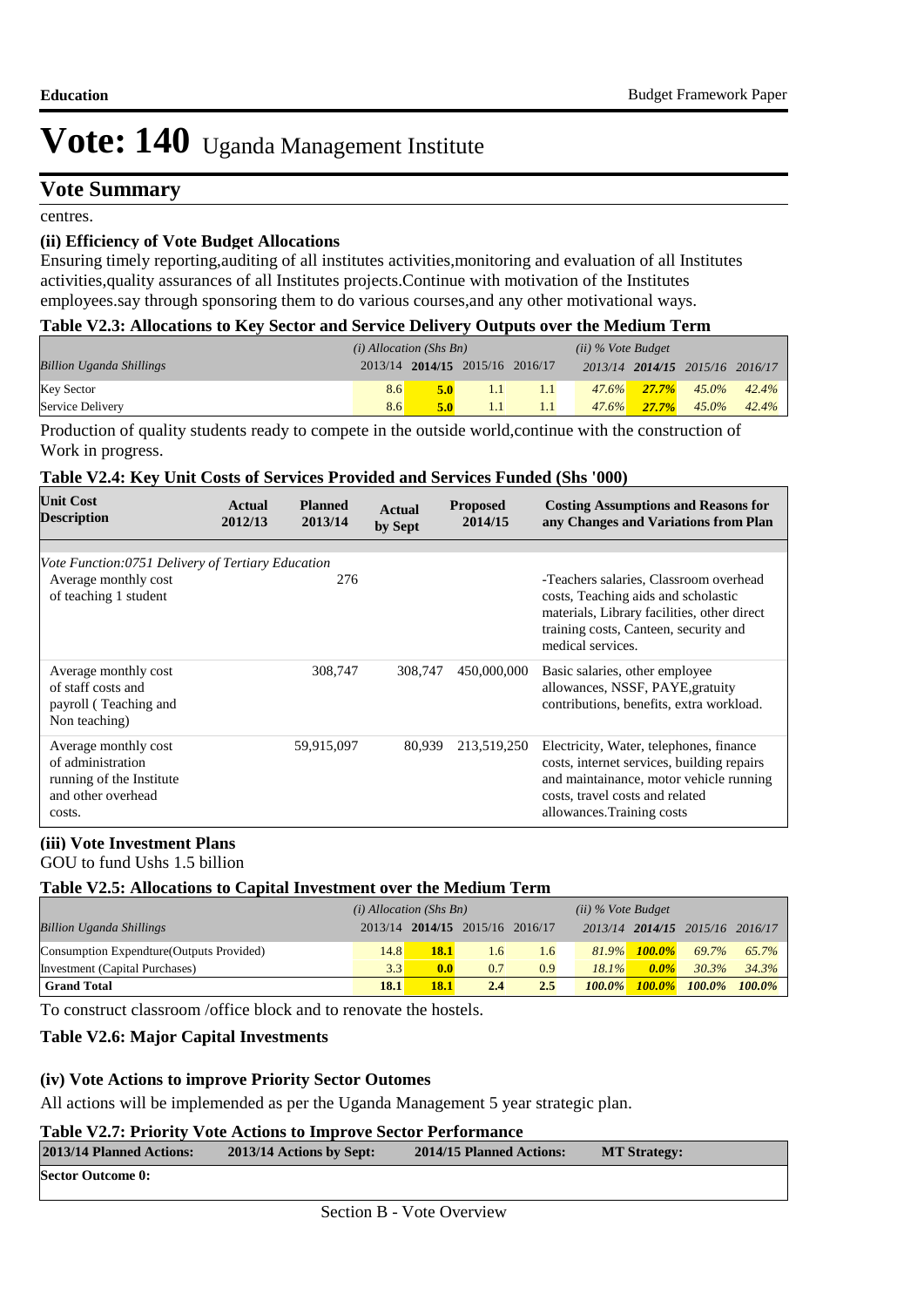| <b>Vote Summary</b>                                                                                                                                                                                         |                                                                                               |                                               |                                                                                                                                                                                                                                      |
|-------------------------------------------------------------------------------------------------------------------------------------------------------------------------------------------------------------|-----------------------------------------------------------------------------------------------|-----------------------------------------------|--------------------------------------------------------------------------------------------------------------------------------------------------------------------------------------------------------------------------------------|
| 2013/14 Planned Actions:                                                                                                                                                                                    | 2013/14 Actions by Sept:                                                                      | 2014/15 Planned Actions:                      | <b>MT Strategy:</b>                                                                                                                                                                                                                  |
| Vote Function: 07 51 Delivery of Tertiary Education                                                                                                                                                         |                                                                                               |                                               |                                                                                                                                                                                                                                      |
| <b>VF Performance Issue:</b>                                                                                                                                                                                | Inadequate training facilities                                                                |                                               |                                                                                                                                                                                                                                      |
| Completion of renovation<br>works on the hostels                                                                                                                                                            | Ongoing                                                                                       | <b>Continue with WIP</b>                      | -Continue with the<br>implementation of the<br>infrastructure master plan to<br>Construct new buildings to<br>provide classroom and office<br>space, renovate hostel and<br>staff quarters, ,install a<br>modern ICT infrastructure. |
|                                                                                                                                                                                                             | Sector Outcome 1: Improved quality and relevancy of education at all levels                   |                                               |                                                                                                                                                                                                                                      |
| Vote Function: 07 51 Delivery of Tertiary Education                                                                                                                                                         |                                                                                               |                                               |                                                                                                                                                                                                                                      |
| VF Performance Issue:                                                                                                                                                                                       | Inadequate Classroom and office facilities                                                    |                                               |                                                                                                                                                                                                                                      |
| Completion of the 2-level<br>parking and 5-level<br>mclassroom/ offices block                                                                                                                               | Parking almost complete and<br>one level classroom is left for<br>completion                  | <b>Continue with WIP</b>                      | completion of first phase of<br>the building.                                                                                                                                                                                        |
|                                                                                                                                                                                                             | Sector Outcome 3: Improved effectiveness and efficiency in delivery of the education services |                                               |                                                                                                                                                                                                                                      |
| Vote Function: 07 51 Delivery of Tertiary Education                                                                                                                                                         |                                                                                               |                                               |                                                                                                                                                                                                                                      |
| VF Performance Issue:                                                                                                                                                                                       | Inadequate financial resources for capital development and staff attraction and/or retention  |                                               |                                                                                                                                                                                                                                      |
| The Institute will continue<br>with capacity building of their<br>staff, 7 academic staff onare<br>training on PHD programmes,<br>2 staff completed their<br>doctorates. Some support<br>staff are also ben | On going                                                                                      | Continue with sponsoring all<br>the students. | -Sponsor more staff for PhD<br>and other relevant programmes<br>so as to enhance staff capacity<br>development.                                                                                                                      |

## *V3 Proposed Budget Allocations for 2014/15 and the Medium Term*

*This section sets out the proposed vote budget allocations for 2014/15 and the medium term, including major areas of expenditures and any notable changes in allocations.* 

#### **Table V3.1: Past Outturns and Medium Term Projections by Vote Function\***

|                                       |                           | 2013/14                |                                    | <b>MTEF Budget Projections</b> |         |         |
|---------------------------------------|---------------------------|------------------------|------------------------------------|--------------------------------|---------|---------|
|                                       | 2012/13<br><b>Outturn</b> | Appr.<br><b>Budget</b> | <b>Spent by</b><br><b>End Sept</b> | 2014/15                        | 2015/16 | 2016/17 |
| Vote: 140 Uganda Management Institute |                           |                        |                                    |                                |         |         |
| 0751 Delivery of Tertiary Education   | 1.603                     | 18.060                 | 0.447                              | 18.060                         | 2.359   | 2.501   |
| <b>Total for Vote:</b>                | 1.603                     | 18.060                 | 0.447                              | 18.060                         | 2.359   | 2.501   |

#### **(i) The Total Budget over the Medium Term**

The institute is expecting to collect UGX 0.225BN wage,0.199BN,1.5bn during the FY 2014/15 in form of wage,N/wage,capital and NTR 15.939bn respectively and UGX

0.225bn,0.217bn,1.755bn,16.098bn,0.288bn,0.226bn,1.825bn,16.259bn in the following years respectively.

#### **(ii) The major expenditure allocations in the Vote for 2014/15**

Major expenditures are:1) Teaching and training-FY 2010/2011-UGX 4.102BN, FY 2011/12 UGX 4.173BN, FY 2012/13 UGX 4.550 This includes direct training costs which is core to the vote function of UMI. (2) Research consultancy and publications FY 2010/11 UGX 0.740BN, FY 2011/12 UGX 0.993BN, FY 2012/13 UGX 1.183- Major allocations include research materials. (3) Students welfare FY 2010/11 UGX 0.497BN, FY 2011/12 UGX 0.500BN, FY 2012/13 UGX 0.513BN- This is to give attention to core business where facilities, canteen services,lighting, parking, medical facilities have been provided for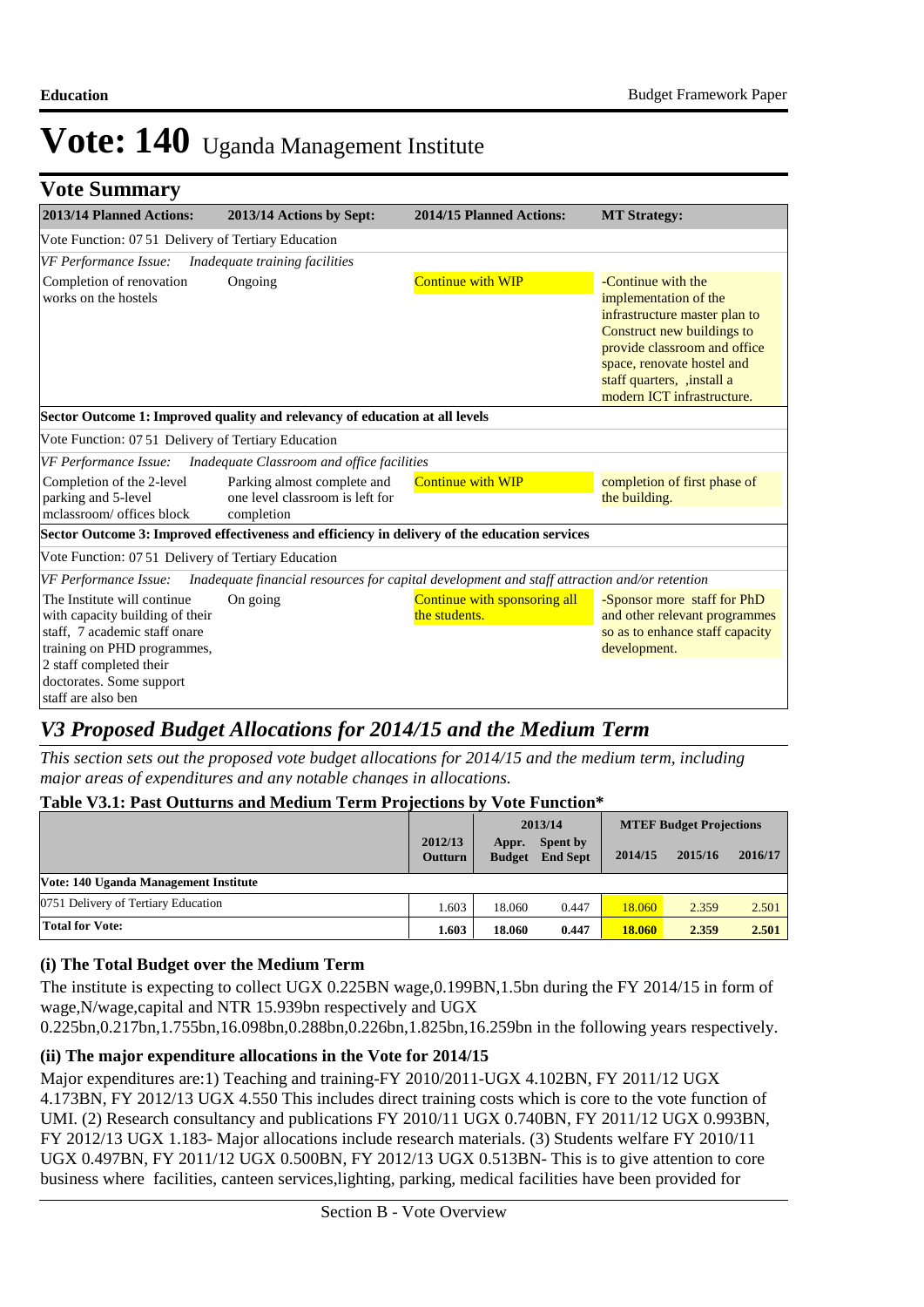## **Vote Summary**

students, (4) administration and support services- FY 2010/11 UGX 6.242BN, FY 2011/12 UGX 6.419BN, FY 2012/13 UGX 6.455BN- Includes payroll costs, utilities, motor vehicle running costs and overhead costs related to running all the core vote functions.Government buildings and infrastructure (5 floor New building for classroom/office Estates Master Plan) FY 2010/11 UGX 0.900BN, FY 2011/12 UGX 1.883BN, FY 2012/13 UGX 2.259BN. (5) Repair of Hostel/accomodation facilities FY 2010/11 UGX

#### **(iii) The major planned changes in resource allocations within the Vote for 2014/15** There was increase in the number of students enrolled.

| <b>Changes in Budget Allocations and Outputs from 2013/14 Planned Levels:</b><br>2014/15 |                               |                                                   | 2015/16                                                           | 2016/17  | <b>Justification for proposed Changes in</b><br><b>Expenditure and Outputs</b> |
|------------------------------------------------------------------------------------------|-------------------------------|---------------------------------------------------|-------------------------------------------------------------------|----------|--------------------------------------------------------------------------------|
|                                                                                          |                               | Vote Function:0701 Delivery of Tertiary Education |                                                                   |          |                                                                                |
| Output:                                                                                  |                               | 0751 01 Teaching and Training                     |                                                                   |          |                                                                                |
| <b>UShs Bn:</b>                                                                          |                               | $-3.590$ UShs Bn:                                 | $-7.530$ UShs Bn:                                                 |          | -7.530 Through producing high quality                                          |
| <b>Increased intake</b>                                                                  |                               | <b>Increased</b> intake                           | Increased intake                                                  |          | products ready to compete with the<br>outside world                            |
| Output:                                                                                  |                               | 0751 02 Research, Consultancy and Publications    |                                                                   |          |                                                                                |
| <b>UShs Bn:</b>                                                                          |                               | $0.517$ UShs Bn:                                  | $0.101$ UShs Bn:                                                  | 0.101    |                                                                                |
|                                                                                          | One of the mandate of UMI     |                                                   |                                                                   |          |                                                                                |
|                                                                                          | is to carry out research but  |                                                   |                                                                   |          |                                                                                |
| this is affected by                                                                      |                               |                                                   |                                                                   |          |                                                                                |
| inadequate funding from                                                                  |                               |                                                   |                                                                   |          |                                                                                |
|                                                                                          | NTR. UMI requires annual      |                                                   |                                                                   |          |                                                                                |
| <b>Government funding</b>                                                                |                               |                                                   |                                                                   |          |                                                                                |
|                                                                                          | support of UGX 0.100bn to     |                                                   |                                                                   |          |                                                                                |
| make improvements in<br>research                                                         |                               |                                                   |                                                                   |          |                                                                                |
| Output:                                                                                  |                               | 0751 05 Administration and Support Services       |                                                                   |          |                                                                                |
| <b>UShs Bn:</b>                                                                          |                               | $6.347$ UShs Bn:                                  | $-5.713$ UShs Bn:                                                 | $-5.713$ |                                                                                |
| Retain by pay of salaries                                                                |                               |                                                   |                                                                   |          |                                                                                |
|                                                                                          | and wages, Recruit and train  |                                                   |                                                                   |          |                                                                                |
|                                                                                          | consultants and support staff |                                                   |                                                                   |          |                                                                                |
| Output:                                                                                  |                               |                                                   | 0751 76 Purchase of Office and ICT Equipment, including Software  |          |                                                                                |
| <b>UShs Bn:</b>                                                                          |                               | $-0.337$ UShs Bn:                                 | $0.024$ UShs Bn:                                                  | 0.024    |                                                                                |
| Output:                                                                                  |                               |                                                   | 0751 78 Purchase of Office and Residential Furniture and Fittings |          |                                                                                |
| <b>UShs Bn:</b>                                                                          |                               | $-0.229$ UShs Bn:                                 | $-0.075$ UShs Bn:                                                 | 0.068    |                                                                                |

### **Table V3.2: Key Changes in Vote Resource Allocation**

## *V4: Vote Challenges for 2014/15 and the Medium Term*

Inadquate government funding. *This section sets out the major challenges the vote faces in 2014/15 and the medium term which the vote has been unable to address in its spending plans.*

## **Table V4.1: Additional Output Funding Requests**

| <b>Additional Requirements for Funding and</b><br><b>Outputs in 2014/15:</b> | <b>Justification of Requirement for</b><br><b>Additional Outputs and Funding</b> |  |  |  |
|------------------------------------------------------------------------------|----------------------------------------------------------------------------------|--|--|--|
| Vote Function:0701 Delivery of Tertiary Education                            |                                                                                  |  |  |  |
| 0751 01 Teaching and Training<br>Output:                                     |                                                                                  |  |  |  |
| UShs Bn:                                                                     | UMI's contribution is aligned to sector outcomes as follows(1)                   |  |  |  |
| UMI projected growth levels require additional funding of                    | Improved quality and relevancy of education at all levels (2)                    |  |  |  |
| UG shs 3.560bn GoU wage support for teaching staff for full                  | Improved access to education $(3)$ Improved effectiveness and                    |  |  |  |
| establishment                                                                | efficiency in delivery of the education services. The following are              |  |  |  |
|                                                                              | planned actions: (a) -Increase Research funding through proposal                 |  |  |  |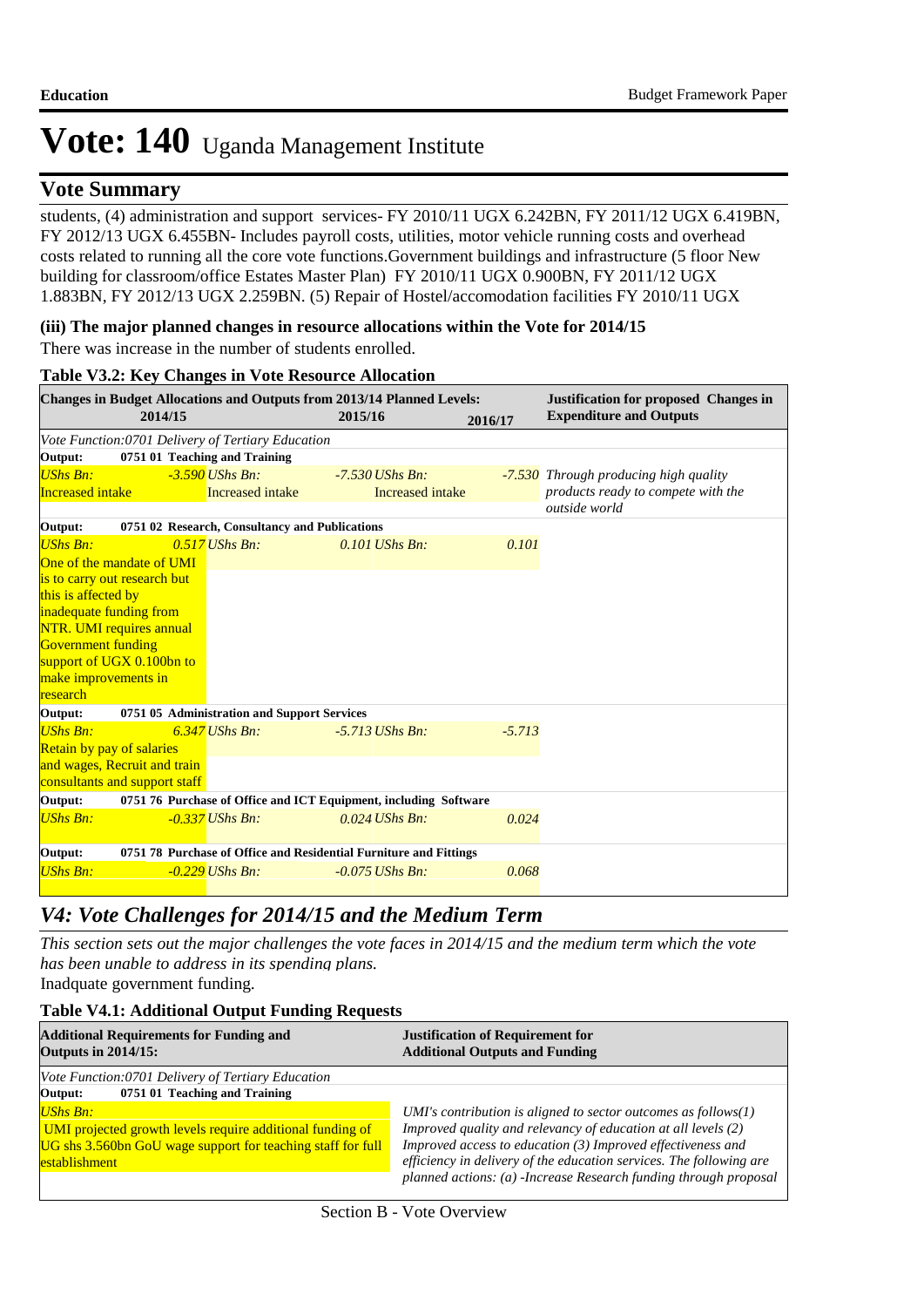### **Vote Summary**

| <b>Additional Requirements for Funding and</b><br><b>Outputs in 2014/15:</b>                                                                          | <b>Justification of Requirement for</b><br><b>Additional Outputs and Funding</b>                                                                                                                                                                                                                                                                                                                                                                                                                                                                                           |  |  |
|-------------------------------------------------------------------------------------------------------------------------------------------------------|----------------------------------------------------------------------------------------------------------------------------------------------------------------------------------------------------------------------------------------------------------------------------------------------------------------------------------------------------------------------------------------------------------------------------------------------------------------------------------------------------------------------------------------------------------------------------|--|--|
|                                                                                                                                                       | writing and fundraising -Strengthening Research outputs through<br>increased number of papers presented.-Introduction of new<br>programmes and courses that respond to National interests (b)<br>Strengthen the capacity of the regional outreach centres to better<br>deliver desirable services $(c.)$ -Construction of more lecture rooms<br>at both the main campus and regional outreach centres. -Lobby<br>the Public and private sectors to support the UMI strategic<br>approach of Global Distance Learning System through<br>strengthening the ICT requirements. |  |  |
| Output:<br>0751 72 Government Buildings and Administrative Infrastructure                                                                             |                                                                                                                                                                                                                                                                                                                                                                                                                                                                                                                                                                            |  |  |
| <b>UShs Bn:</b><br><b>Estate Master plan new building phase UGX18 Bn</b><br>-Renovate Hostel 2.1 Billion Building in Gulu Mbarara and<br><b>Mbale</b> | Inorder to effectively deliver on enhancing emploment creation<br>and continuing support to human and social development through<br>training, UMI needs adequate building, classroom space and a<br>modern ICT infrastructure. Increased enrolment numbers shall<br><i>improve NTR revenue capacity generation leading to increased</i><br>savings. This will be channed to future development and delivery<br>of quality education services.                                                                                                                              |  |  |

*This section discusses how the vote's plans will address and respond to the cross-cutting policy, issues of gender and equity; HIV/AIDS; and the Environment, and other budgetary issues such as Arrears and NTR..* 

#### **(i) Cross-cutting Policy Issues**

### *(i) Gender and Equity*

UMI is an equal opportunity employer based on merit. All activities and employee budget allocations are evenly distributed and not based on gender ratios.The institute will install lifts in the new classroom/office block.Females are encouraged to apply for teching positions and to engage in research,More females rae encouraged to compete for startegic positiopns,Females are encouraged to apply for admissions,Putting in place agender policy.

### *(ii) HIV/AIDS*

Declaration of Sero status is voluntary and the patient is handled as per the national guidelines of people living with HIV/Aids. All activities and budgetary allocations are part of employee costs.To put in place an HIV/AIDS workplace policy,analysis of HIV issues.Contractors to put heaps of the soil to good use with the project

#### *(iii) Environment*

UMI is comitted to protection of the environment. Tree planting activities have been carried out at the campus and along the boundary on Jinja Road. Safe disposal of waste water and sewerage systems have been installed and are part of administration budget costs.

### **(ii) Payment Arrears**

The table below shows all the payment arrears outstanding for the Vote:

| Payee                                                                  | <b>Payment Due Date</b> | <b>Amount (UShs Bn)</b> |
|------------------------------------------------------------------------|-------------------------|-------------------------|
| N/A                                                                    |                         | 0.00                    |
|                                                                        | Total:                  | 0.000                   |
| the contract of the contract of the<br>the contract of the contract of |                         |                         |

No arrears have been paid or oustanding to-date.

#### **(ii) Non Tax Revenue Collections**

The table below shows Non-Tax Revenues that will be collected under the Vote: